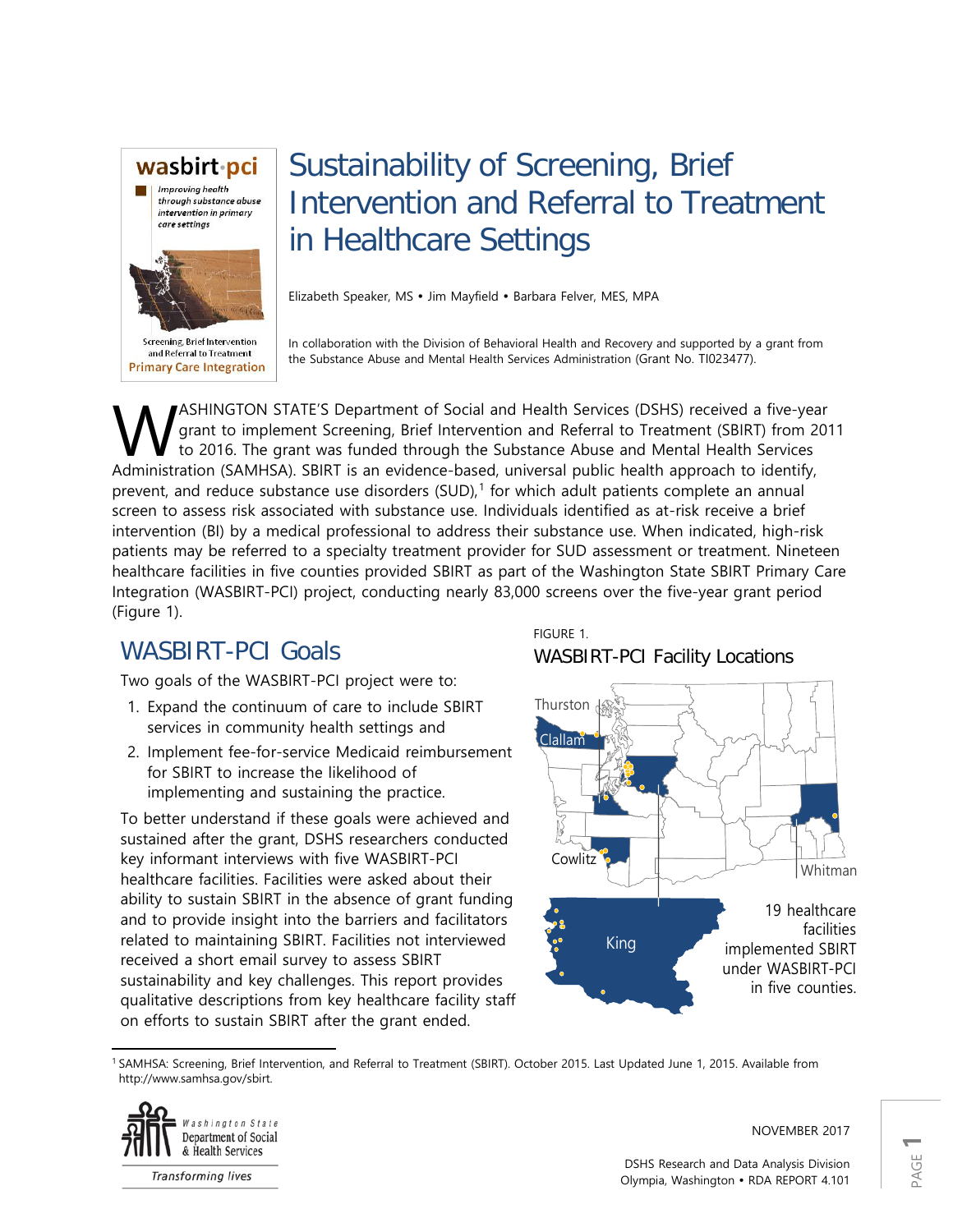# Key Findings

- 10 of 19 original WASBIRT-PCI facilities continue to support all core components of SBIRT in their clinic workflow. Four facilities offer only one component of SBIRT such as universal substance use screening or brief intervention.
- While most facilities still follow SBIRT screening processes, primary care clinics struggle to consistently provide brief interventions to patients when indicated.
- Barriers to SBIRT implementation include confusion and difficulty with billing; low reimbursement; inadequate training and education; lack of performance monitoring tools; competing priorities; staff attitudes towards and knowledge about substance use; and lack of staff or leadership support for the SBIRT model.
- Factors contributing to sustaining SBIRT include adequate funding; coordinated, ongoing training; internal resources to assist with referrals to treatment; staff accountability; and staff and administrative support for the intervention, or "buy-in."
- The State successfully established fee-for-service billing for SBIRT. Clinics, however, are not using established billing codes to support SBIRT but are incorporating SBIRT into their workflow using existing staff and alternative billing strategies.

## **Methods**

Key informant interviews were conducted with five WASBIRT-PCI healthcare facilities in May 2017 by two researchers from the DSHS Research and Data Analysis Division. Six facilities were invited to participate, and five completed the interview. These six facilities were selected because they were receiving grant funding at the end of the project in August 2016. [2](#page-1-0) Data were collected during six key informant interviews<sup>[3](#page-1-1)</sup> with one to four facility staff participating from each facility. Key informants included clinic managers, behavioral health specialists, medical directors, and medical assistants. Interview questions were adapted, with permission, from the OMNI Institute SBIRT Colorado Initiative Sustainability Interview survey. [4](#page-1-2)

Interviews were conducted via telephone, recorded, and transcribed. The interviews lasted between 11 minutes and 52 minutes. Participant verbal consent was obtained prior to conducting the interview. After transcription, responses were analyzed to identify themes related to SBIRT sustainability.

The interviews investigated four areas of interest:

- 1. The SBIRT Model SBIRT patient workflow, core components, staff responsibilities and involvement, and barriers and facilitators to sustain the program.
- 2. Training and Evaluation past and current SBIRT training, anticipated training needs, barriers and facilitators to training and evaluation/monitoring.
- 3. Funding how SBIRT is funded, barriers and facilitators to sustain SBIRT related to funding.
- 4. Issues Critical to Sustaining SBIRT policies, resources, and staffing critical to sustain SBIRT.

To obtain input from all remaining WASBIRT-PCI facilities, RDA emailed a short survey to the sites that did not participate in the interview in July 2017. The survey was created using Survey Monkey and results were tabulated using the same software. All of the organizations completed the survey and their responses are incorporated into relevant sections of this report.

<span id="page-1-0"></span> $\overline{\phantom{a}}$ <sup>2</sup> WASBIRT-PCI facilities received funding for SBIRT implementation for an average of 17 months. Once SBIRT was established, facilities transitioned off the grant in hopes to sustain SBIRT with billing reimbursements.

<span id="page-1-1"></span> $3$  One participating facility was given a follow up interview with the behavioral health specialist to clarify answers provided by the behavioral health manager.

<span id="page-1-2"></span><sup>4</sup> Richmond, M., & Rivera, L. July 2012. SBIRT Colorado Sustainability Interviews: Final Report. Colorado Department of Human Services, Division of Behavioral Health & OMNI Institute.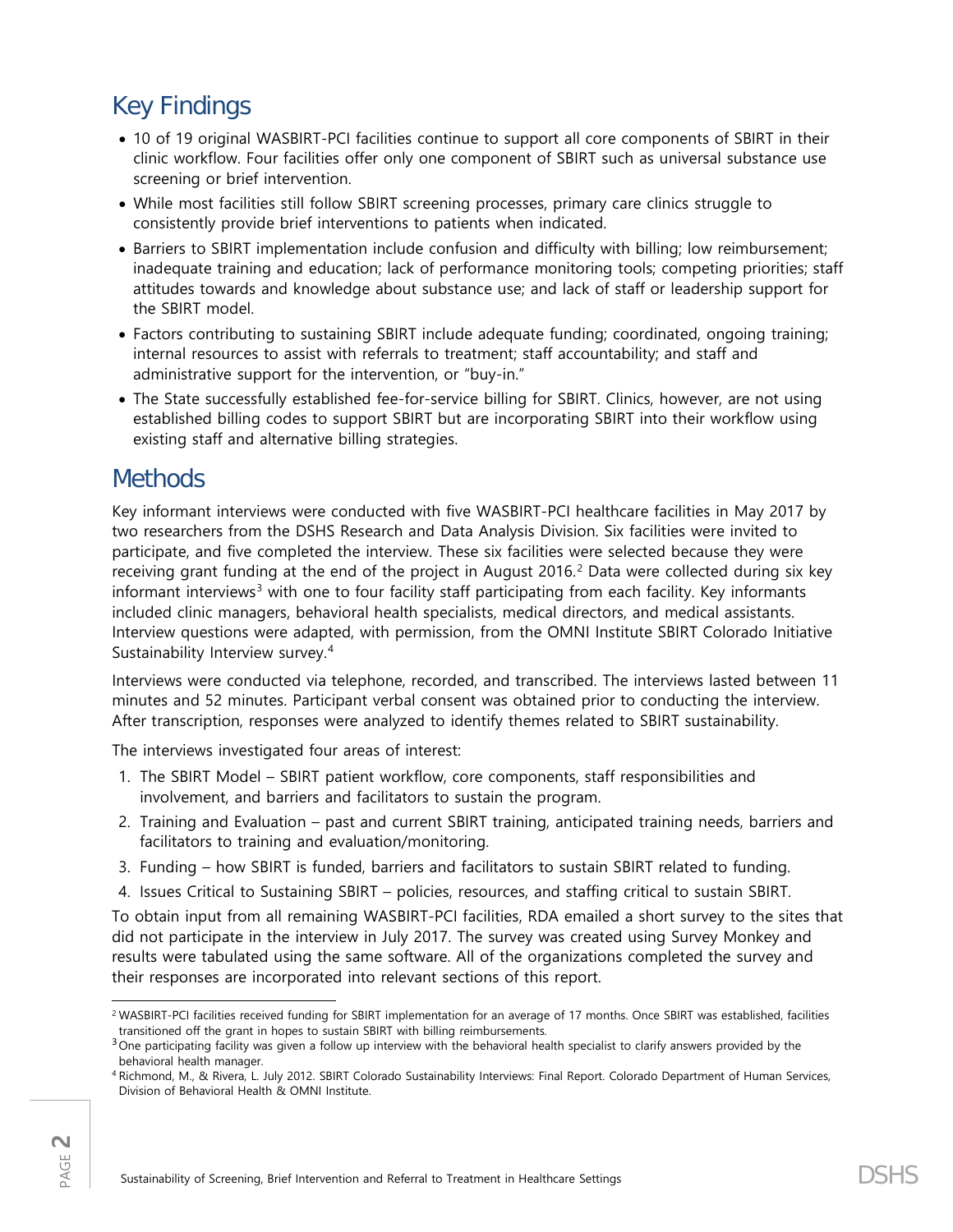## **Results**

## **Clinics Sustaining SBIRT**

SBIRT has three core components: universal screening, brief intervention, and referral to treatment (Figure 2). Of the 19 facilities that participated in WASBIRT-PCI from 2011 to 2016, 10 (53 percent) were still conducting the most critical components of SBIRT (universal screening for alcohol and brief interventions) in July 2017 (Table 1).<sup>[5](#page-2-0)</sup> Of the nine facilities no longer conducting the critical components of SBIRT:

- One closed, $6$  one never fully implemented SBIRT, and the remaining seven stopped providing critical components of SBIRT services after the WASBIRT-PCI grant funding ended.
- Two facilities were still conducting universal screening for alcohol or drugs but were not systematically conducting BIs or referrals to treatment.
- Two facilities were providing indicated BIs and/or referrals to treatment, but not the coordinated screening and brief intervention components required for the evidence-based practice.

#### FIGURE 2.

## WASBIRT-PCI Core Components



The last six facilities to provide SBIRT under the grant were asked to participate in telephone interviews about their experiences and current practices. Key observations from five facilities (four primary care clinics and one ED) participating in those interviews are described in the following sections.<sup>[7](#page-2-2)</sup> These facilities screened nearly half (4[8](#page-2-3) percent) of all patients served under WASBIRT-PCI.<sup>8</sup> Information from the email survey completed by all other facilities is included where relevant.

## **The SBIRT Model**

All facilities were asked about the components of SBIRT they maintained, staffing and barriers to sustaining SBIRT. This section reviews in detail the SBIRT model maintained by facilities since grant funding ended.

**SBIRT Model and Staffing.** Eight facilities continue to offer the three core components of SBIRT promoted by the WASBIRT-PCI project. Facilities engage multiple clinic staff to deliver the intervention: front desk staff, medical assistants, or nurses distribute the universal screen; behavioral health specialists, physicians or residents deliver the brief intervention (BI) and provide referrals to treatment.

<span id="page-2-0"></span> <sup>5</sup> This minimum standard is based on the U.S. Preventive Services Task Force recommendation for universal screening of adults for alcohol misuse and brief intervention for those engaged in risky or hazardous use.<br> $6$ The closure was not related to project funding.

<span id="page-2-2"></span><span id="page-2-1"></span><sup>&</sup>lt;sup>7</sup> Staff at the Franciscan Federal Way facility did not complete the interview. They did, however, respond to the email survey.<br><sup>8</sup> Speaker, Mayfield, Yakup, & Felver. 2017. Washington State SBIRT Primary Care Integratio

<span id="page-2-3"></span>August 2016. DSHS Research and Data Analysis: RDA Report 4.98. Available at https://www.dshs.wa.gov/sesa/research-and-data-analysis.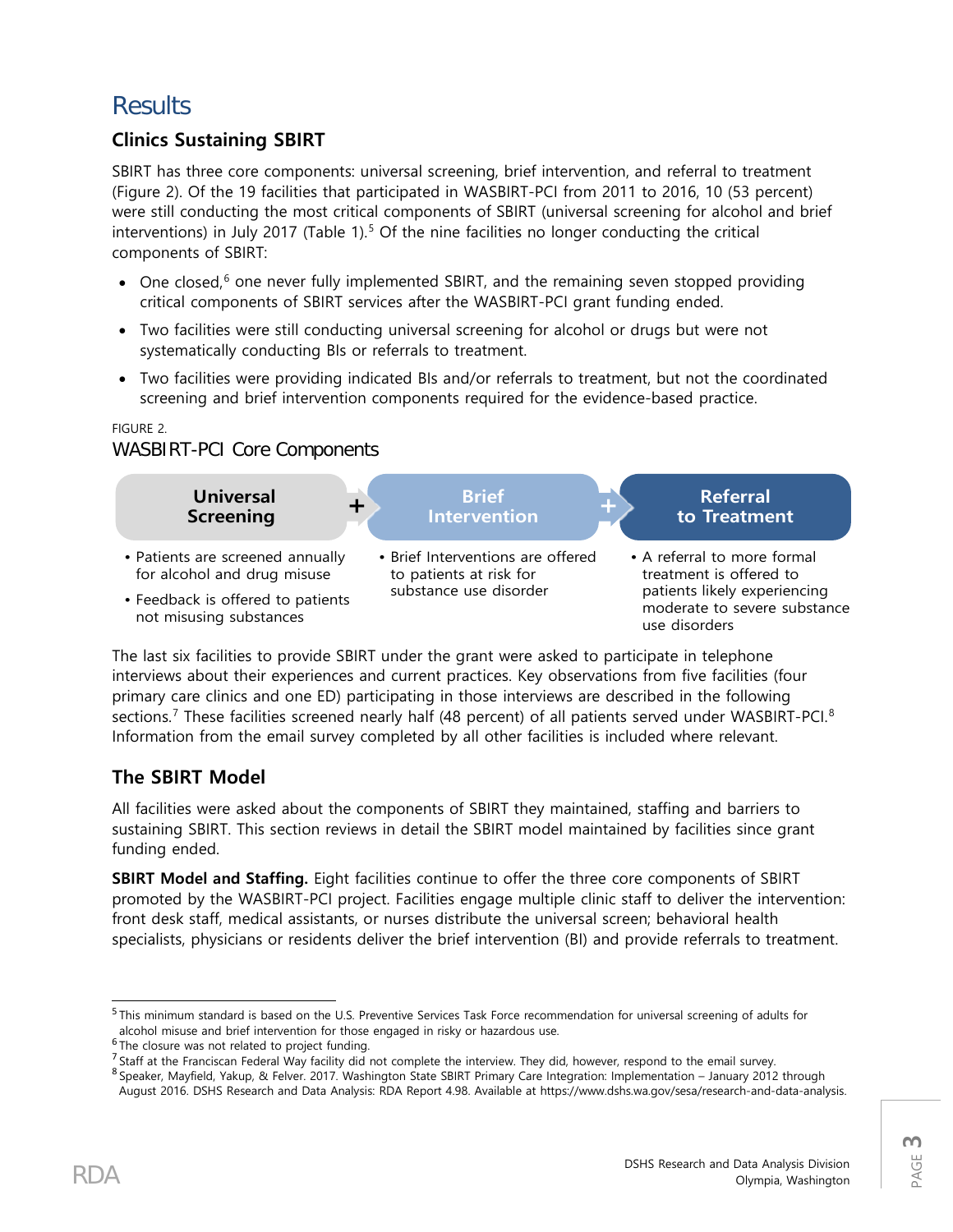### TABLE 1. SBIRT Components Performed by WASBIRT-PCI Clinics as of July 2017

| <b>FACILITY*</b>                                      |    | <b>Universal Screening</b> |              | <b>Mental Health</b> | <b>Brief</b> | <b>Referral to</b> | <b>Provides SBI</b> |
|-------------------------------------------------------|----|----------------------------|--------------|----------------------|--------------|--------------------|---------------------|
|                                                       |    | <b>ALCOHOL</b>             | <b>DRUGS</b> | <b>Screening</b>     | Intervention | <b>Treatment</b>   | for Alcohol**       |
| Downtown Public Health                                |    | $\checkmark$               | $\checkmark$ | $\checkmark$         | $\checkmark$ | $\checkmark$       | $\checkmark$        |
| North Public Health                                   |    |                            |              |                      |              |                    |                     |
| Sea Mar Seattle Medical<br>Clinic                     |    |                            |              | $\checkmark$         |              |                    |                     |
| Sea Mar Burien Medical<br>Clinic                      |    |                            |              | $\checkmark$         |              |                    |                     |
| Longview Medical Clinic                               |    | $\checkmark$               | $\checkmark$ | $\checkmark$         | $\checkmark$ | $\checkmark$       | $\checkmark$        |
| Pullman Regional<br>Hospital Emergency<br>Department  |    |                            |              |                      | ✓            |                    |                     |
| <b>Woodland Clinic</b>                                |    | $\checkmark$               | $\checkmark$ | $\checkmark$         | $\checkmark$ | $\checkmark$       | $\checkmark$        |
| Sea Mar White Center<br>Medical Clinic                |    |                            |              | $\checkmark$         |              |                    |                     |
| Olympic Medical Center<br><b>Emergency Department</b> |    | $\checkmark$               | $\checkmark$ | $\checkmark$         | $\checkmark$ | $\checkmark$       | $\checkmark$        |
| Kelso Clinic                                          |    | $\checkmark$               | $\checkmark$ | $\checkmark$         | $\checkmark$ | $\checkmark$       | $\checkmark$        |
| Swedish Cherry Hill<br>Residency                      |    | $\checkmark$               | $\checkmark$ | $\checkmark$         | $\checkmark$ | $\checkmark$       | ✓                   |
| Jamestown Family Health                               |    | $\checkmark$               | $\checkmark$ | $\checkmark$         | $\checkmark$ | $\checkmark$       | $\checkmark$        |
| Franciscan Medical:<br>Enumclaw                       |    |                            |              |                      |              |                    |                     |
| Sound Mental Health                                   |    | $\checkmark$               | $\checkmark$ | $\checkmark$         |              |                    |                     |
| Swedish Central Seattle                               |    | $\checkmark$               |              | $\checkmark$         | $\checkmark$ | $\checkmark$       | $\checkmark$        |
| Swedish West Seattle                                  |    | $\checkmark$               |              | $\checkmark$         | $\checkmark$ | $\checkmark$       | ✓                   |
| Providence St. Peter's<br>Residency                   |    | $\checkmark$               | $\checkmark$ | $\checkmark$         | $\checkmark$ | $\checkmark$       | $\checkmark$        |
| Franciscan Medical at St.<br>Francis                  |    | $\checkmark$               | $\checkmark$ | $\checkmark$         |              |                    |                     |
| Franciscan Medical:<br>Auburn                         |    |                            |              |                      | $\checkmark$ | $\checkmark$       |                     |
| <b>TOTALS</b>                                         | 19 | 12                         | 10           | 15                   | 12           | 11                 | 10                  |

\* Listed in order of implementation on the WASBIRT-PCI grant. A description of each facility can be found in Speaker et al (2017).

\*\* Universal screening of adults for alcohol use and brief intervention for risky users is the evidence-based standard recommended by the U.S. Preventive Services Task Force.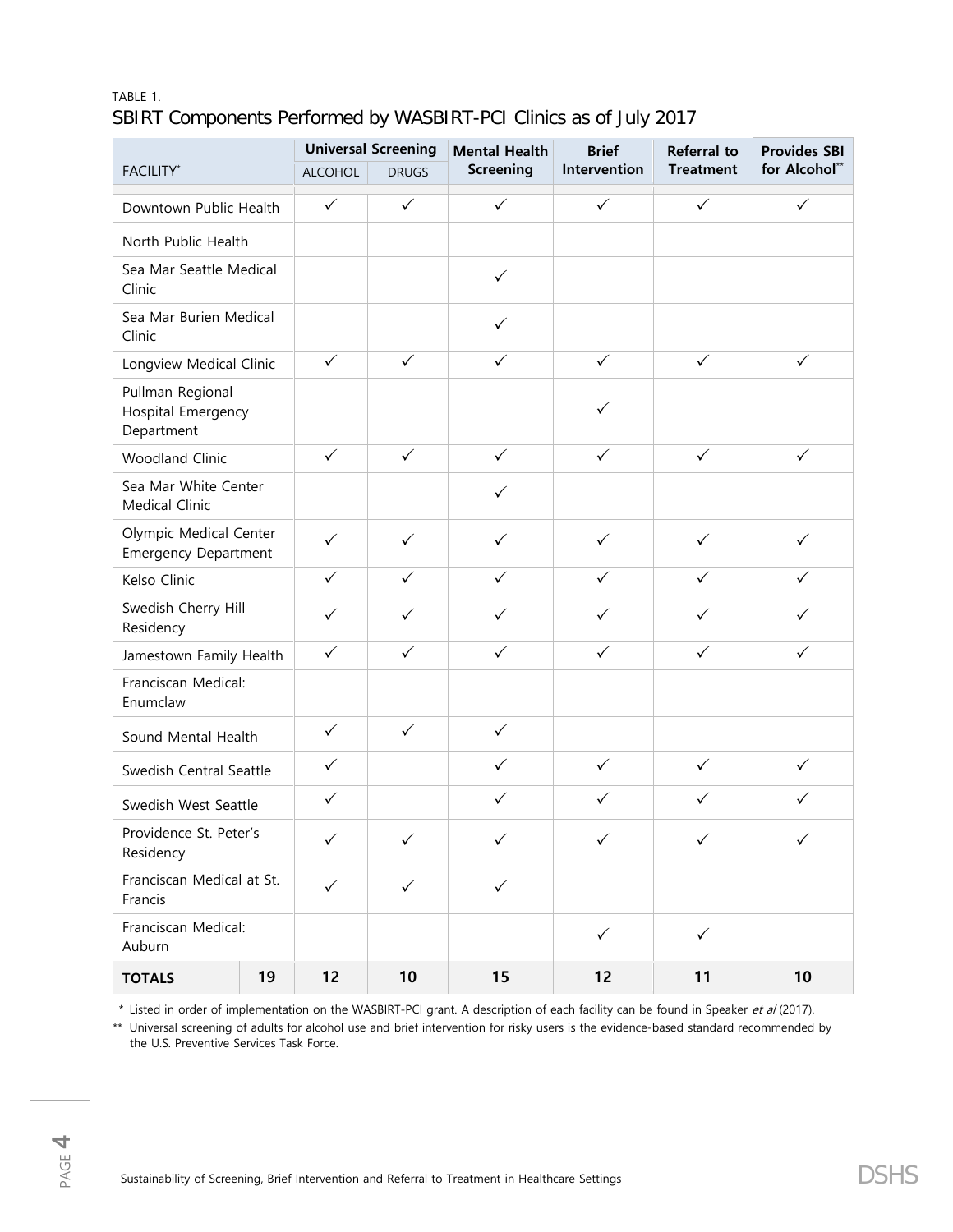SBIRT oversight is generally the responsibility of the behavioral health specialist according to interviewed facilities. In some facilities, however, clinic management, preceptors, medical assistants and medical directors are also involved in program oversight. Since grant funding ended, most facilities report that they are unable to give sufficient attention to SBIRT oversight. The barriers to program oversight include less staff time committed to SBIRT, less accountability for performance, and inadequate program monitoring and quality assurance compared to what was available under the grant.<sup>[9](#page-4-0)</sup> Facility staff suggest that program monitoring is critical to establishing and maintaining a quality SBIRT program and without it, SBIRT implementation suffers to varying degrees.

No significant changes to SBIRT models were noted compared to clinical practices established while on the WASBIRT-PCI grant. However, the quality of implementation, particularly with respect to the BI, has degraded at some interviewed sites. Facilities noted that SBIRT works well when staff recognize the importance of addressing substance use with patients, particularly for patients with low-tomoderate risk that do not necessarily have a substance use disorder. When staff devalue SBIRT they are less likely to follow through and implement the model with fidelity. SBIRT also functions well when there is administrative support or buy-in. Administrators can act as champions for the program and have the authority to ensure SBIRT is implemented by staff. Additionally, funding to maintain behavioral health staff, technical assistance, and performance monitoring critical for establishing and maintaining SBIRT is no longer available at most facilities since the grant ended. The absence of these supports has contributed to the SBIRT processes breaking down.

#### **"The most essential, I think, is buy-in from clinic providers and staff. That was definitely where the workflow and the model would break down, when people didn't have that buy-in."**

— Behavioral Health Specialist, Family Practice



**Universal Screening.** Twelve WASBIRT-PCI facilities still conduct annual universal screening for all adults: ten offer alcohol and drug screening and two offer alcohol screening only (Table 1, above). Among the interviewed facilities, none were systematically screening youth, but there is some interest in adding this component.

**Getty Images/iStock**

Under WASBIRT-PCI, facilities employed a two-part screening process: a brief prescreen and a full screen. The prescreen efficiently filters out individuals not engaging in risky substance use. A positive prescreen, however, indicates the need for a detailed full screen that stratifies patient substance use into levels of risk. All facilities that completed an interview continue to use validated screening instruments. For alcohol, these are the National Institute for Alcohol Abuse and Alcoholism (NIAAA) single prescreen question and the Alcohol Use Disorder Identification Test (AUDIT). To simplify their screening process, two of the interviewed facilities switched from the NIAAA prescreen to the validated Alcohol Use Disorder Identification Test – Consumption (AUDIT-C).<sup>[10](#page-4-1)</sup>

Facilities screening for drugs continued to use the National Institute for Drug Abuse single- or modified two-question (with cannabis) drug prescreens and the Drug Abuse Screening Test 10 (DAST10). Two clinics discontinued universal drug screening to streamline their screening process and because SBIRT for drug use is not considered evidence based.[11](#page-4-2) Because mental health conditions

<span id="page-4-0"></span>l 9 While funded by WASBIRT-PCI, facilities met regularly with the DSHS project staff to review monthly performance reports generated by the DSHS evaluation team.

<sup>10</sup> The AUDIT-C uses the first three questions of the AUDIT.

<span id="page-4-2"></span><span id="page-4-1"></span><sup>&</sup>lt;sup>11</sup> The U.S. Preventive Services Task Force concludes that current evidence is insufficient to recommend universal illicit drug screening.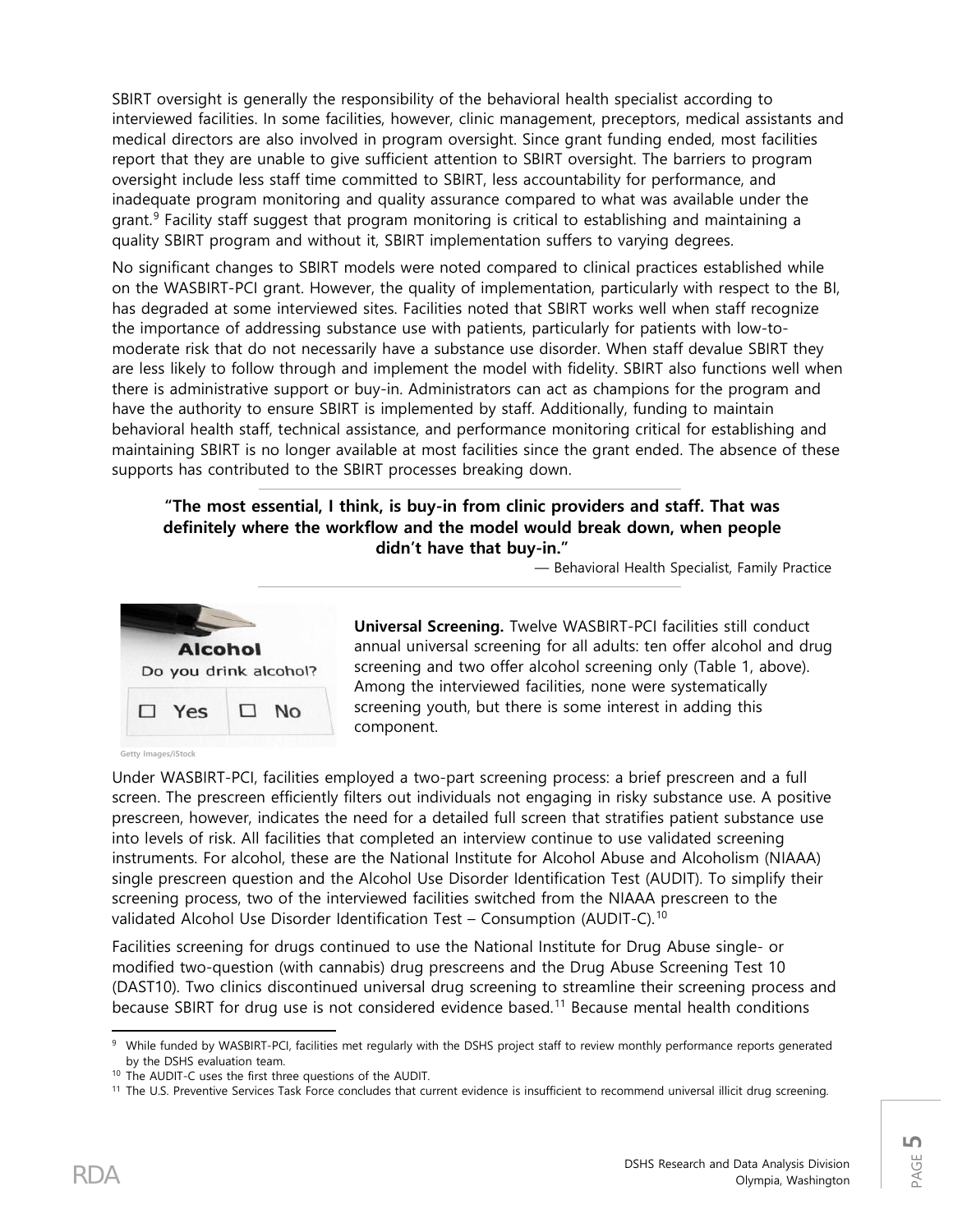frequently co-occur with substance use disorder, WASBIRT-PCI facilities were instructed to screen for depression and anxiety for all positive alcohol or drug screens. The Patient Health Questionnaire 9 for depression and the Generalized Anxiety Disorder 7 for anxiety continue to be used at 15 of the WASBIRT-PCI facilities.

Interviewed primary care facilities explained that front desk staff perform chart reviews to flag patients requiring the annual screen and provide the patient a self-administered prescreen. Medical assistants (MA) review the prescreen upon "rooming" the patient and administer the full screen when indicated. Typically MAs or physicians score and interpret the full screen. In the emergency department, the triage nurse administers the prescreen if the patient is ambulatory or it is administered by the floor nurse if the patient is hospitalized (and once the patient is stable). An order is sent to the behavioral health specialist by the electronic health record system if a full screen is indicated.

SBIRT's screening component continues to present some challenges. Facilities cited staff turnover, time constraints, insufficient training, and screening for cannabis use as ongoing problems. Specifically, facilities struggle with cannabis screening because the DAST10 is considered overly sensitive for casual, legal cannabis use; there are no clear guidelines for safe cannabis use; and staff have differing opinions on the risks associated with cannabis and will often overlook positive cannabis screens.<sup>[12](#page-5-0)</sup> Despite challenges, facilities note their screening processes work well and are accepted by patients.



**Brief Intervention.** Patients with positive full screens are indicated for a brief intervention (BI), a short motivational interview-based discussion about substance use and risk.<sup>[13](#page-5-1)</sup> About 11 percent of WASBIRT-PCI patients required a BI.<sup>[14](#page-5-2)</sup> Twelve facilities continue to offer BIs conducted by behavioral health specialists<sup>[15](#page-5-3)</sup> or physicians and residents.

The estimated time spent delivering a BI at interviewed facilities ranged from 10 to 30 minutes (though no facility systematically tracked the duration). The duration of the BI varies depending upon the number of substances used and the severity of their substance use.

**Getty Images/Monkey Business**

According to interviewed primary care facilities, MAs notify the physician or resident when a BI is indicated by the full screen. In some facilities the physician or resident reviews the screening results with the patient and either performs the BI or provides a warm handoff<sup>[16](#page-5-4)</sup> to the staff member designated to provide BI. In primary care facilities, the BI is completed during the patient appointment, immediately after the appointment with the behavioral health specialist, or at a follow up appointment.

The one ED facility that interviewed uses the electronic health record to issue an order to the behavioral health specialist when a full screen is indicated. The specialist provides the BI immediately after screening if needed. In the ED, BIs are delivered while patients wait for medical procedures or test results. When ED patients are admitted to the hospital, the behavioral health specialist follows up with patients in their room. Given the amount of time patients spend in the ED, the ED environment provides a considerable advantage over primary care settings with respect to providing BIs in a timely manner. All facilities described significant impediments to systematic provision of BIs when indicated.

<span id="page-5-1"></span>13 For more information on the components of SBIRT, please see: Speaker, et al. 2017. Washington State SBIRT Primary Care Integration: Implementation – January 2012 through August 2016. DSHS Research and Data Analysis: RDA Report 4.98.

<span id="page-5-0"></span><sup>&</sup>lt;sup>12</sup> Marijuana use for recreational purposes was legalized in Washington State on November 6, 2012.

<span id="page-5-2"></span><sup>14</sup> Ibid.

<span id="page-5-3"></span><sup>15</sup> Behavioral health specialists were typically psychologists, nurses, chemical dependency professionals, and social workers.

<span id="page-5-4"></span><sup>16</sup> A warm handoff is an approach where the primary care provider does a face-to-face introduction of a patient to the behavioral health specialist to which he or she is being referred. (SAMHSA-HRSA Center for Integrated Health Solutions: Glossary. Available at https://www.integration.samhsa.gov/glossary.)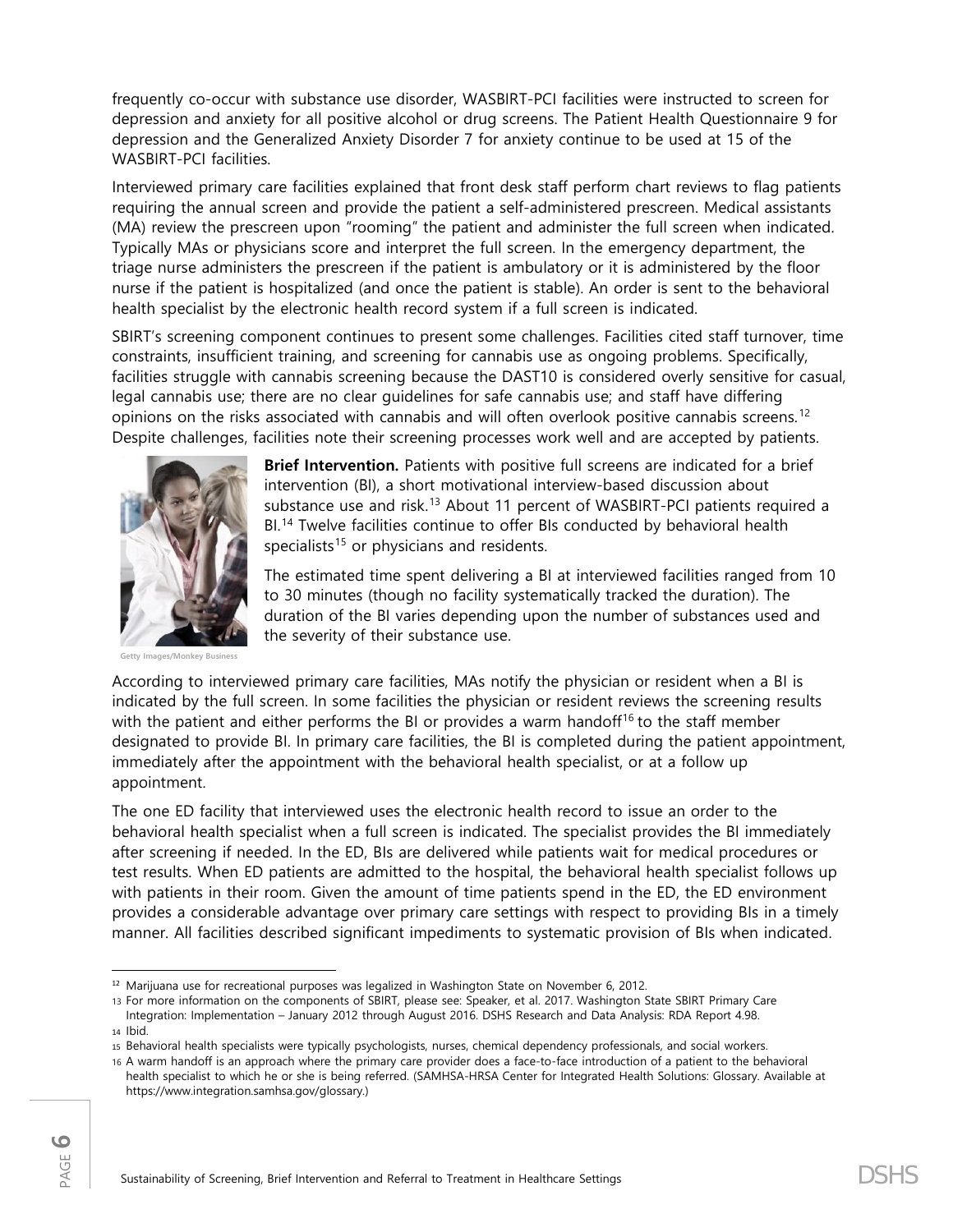Facilities noted a broad range of challenges, some of which were logistical:

- Facilities are busy;
- Staff shortages and turnover;
- Behavioral health specialists' availability for warm handoffs;
- BIs are time consuming; and
- Billing for a BI is "not worth it" and too administratively burdensome.

#### **"When you have a patient presenting for primary care with basic bio-medical needs, [SBIRT] is kind of the one thing that is…seen as optional…or less urgent…It gets triaged out more readily."**

— Licensed Social Worker, Family Practice

Facilities also described other challenges to providing BIs that were rooted in staff knowledge, beliefs and priorities:

- Staff who do not believe that mild-to-moderate substance use risk—a significant focus of SBIRT needs to be addressed.
- Positive screens for casual cannabis use are not a priority and are often ignored.
- Primary care and competing physical health care needs take priority.
- Inadequate training and skills for the intervention.
- And—for seriously ill ED patients—providing medical care and monitoring patient health status can make it difficult to find time to deliver a BI.

**"I think people [medical providers] often don't understand that [SBIRT] is largely a preventive intervention…they think of it more as a substance abuse intervention…They often don't see the need for it, or the importance of it…Having people understand the value of [SBIRT]…from a preventive standpoint, but [medical staff] don't think of it that way."**

— Clinical Psychologist, Family Practice

To address challenges related to providing BIs, some facilities increased their capacity by training additional staff, such as physicians and residents, or providing on-going training to other staff providing BIs. Some facilities augmented the availability of the behavioral health specialist by increasing the hours these staff are available. As mentioned previously, staff struggle to address cannabis use in the absence of clear clinical guidelines and differing opinions about the risks associated with casual cannabis use. With respect to cannabis-related BIs, interviewed facilities defer to physician discretion rather than adhere strictly to the intervention indicated by a full screen score.



**Getty Images/iStock**

**Referral to Treatment**. Referral to treatment is indicated when patients screen as having high risk for substance use disorder. About two percent of WASBIRT-PCI patients were indicated as needing a referral to treatment. [17](#page-6-0) Eleven of the 19 WASBIRT-PCI facilities continue to offer referrals to treatment in the context of SBIRT; one facility only refers when patients present with problems associated with substance use. Among interviewed facilities, most referrals are made by the clinician performing the BI.

<span id="page-6-0"></span>l <sup>17</sup> Speaker, et al. 2017. Washington State SBIRT Primary Care Integration: Implementation – January 2012 through August 2016. DSHS Research and Data Analysis: RDA Report 4.98.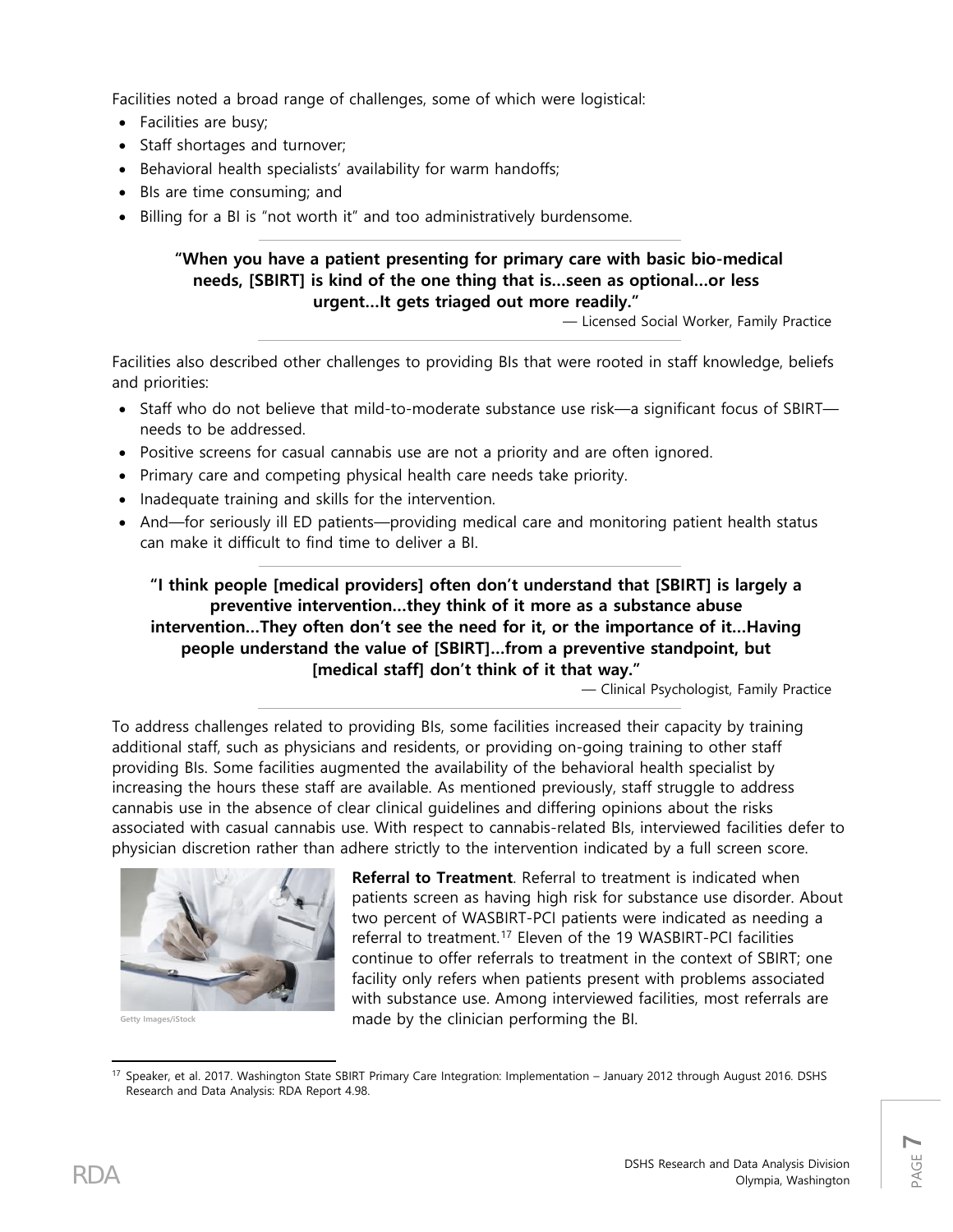In some settings, physicians or residents make a warm handoff to the behavioral health specialist when a referral is indicated. Referrals take place during the initial office or ED visit or at a subsequent visit to address the patient's substance use.

Due to the variability of referral options and patient needs, the referral to treatment process is one of the more challenging, complex aspects of SBIRT. The referring clinician considers the patient's medical coverage—Medicaid, Medicare, or private insurance—which influence treatment referral options. Staff also consider the patient's proximity to treatment providers, prior treatment experiences, readiness to accept a referral, and the severity of substance use. Approaches to referrals also vary. In some facilities, the referring clinician simply reviews a description of referral resources available to the patient and encourages the patient to make an appointment. In other facilities, the referring clinician may assist the patient with navigating the treatment system and ensure the patient obtains an appointment at a treatment facility for an assessment, or that they are admitted to a treatment or detox facility.

In addition to the complexities described above, facilities cited patient frustration and disinterest in a referral to treatment because of the cumbersome referral process, previous negative treatment experiences and stigma, or problems with transportation. Treatment availability was also a common barrier described by facility staff: in rural areas treatment options may be limited or non-existent and in urban settings treatment providers may have long waitlists. Most WASBIRT-PCI surveyed facilities also cited treatment access or the treatment referral process as barriers to offering SBIRT.

Referral to treatment was enabled in some cases by onsite clinicians that can conduct substance use disorder assessments; the availability of Drug Addiction Treatment Act (DATA) waivered physicians to administer medication assisted treatment with buprenorphine<sup>[18](#page-7-0)</sup>; and the availability of training on how to provide treatment referrals and motivational interviewing. Additionally, facilities felt patients were more likely to follow through on the referral when they could confirm a scheduled appointment with a treatment agency.

## **Training and Evaluation**

Sustaining SBIRT with fidelity requires ongoing staff training and a means to evaluate performance. Interviewed facilities described a range of informal and formal SBIRT training approaches used with their staff:

- Certifying selected clinic staff to provide the four-hour SBIRT certification training.<sup>[19](#page-7-1)</sup>
- Encouraging staff to use online resources to complete the four-hour SBIRT certification training.
- Using new employee "on-boarding" to orient new hires to the SBIRT principles and work flow.
- Requiring that all residents, physicians and behavioral health specialist staff complete the fourhour SBIRT certification training.
- Providing periodic reminders and feedback about SBIRT at staff meetings.

All interviewed facilities described additional and ongoing training needs: additional training on motivational interviewing to improve BI skills; refresher trainings for staff delivering BIs in the context of SBIRT; and education about the value of SBIRT, especially for addressing mild to moderate substance use. In-person training was preferred to online courses—particularly with respect to practicing BIs and motivational interviewing skills—and availability of regularly scheduled training opportunities would address staff turnover and the need for refresher training. In general, facilities reported a lack of resources to provide their own ongoing SBIRT training. They perceive online training

<span id="page-7-0"></span>l 18 SAMHSA. February 2017. Buprenorphine Wavier Management. Retrieved October 2017 from www.samhsa.gov/medication-assistedtreatment/buprenorphine-waiver-management.

<span id="page-7-1"></span><sup>&</sup>lt;sup>19</sup> To bill for SBIRT in a healthcare facility, staff must complete an approved four-hour SBIRT certification training per the Washington State Health Care Authority regulations for Medicaid billing.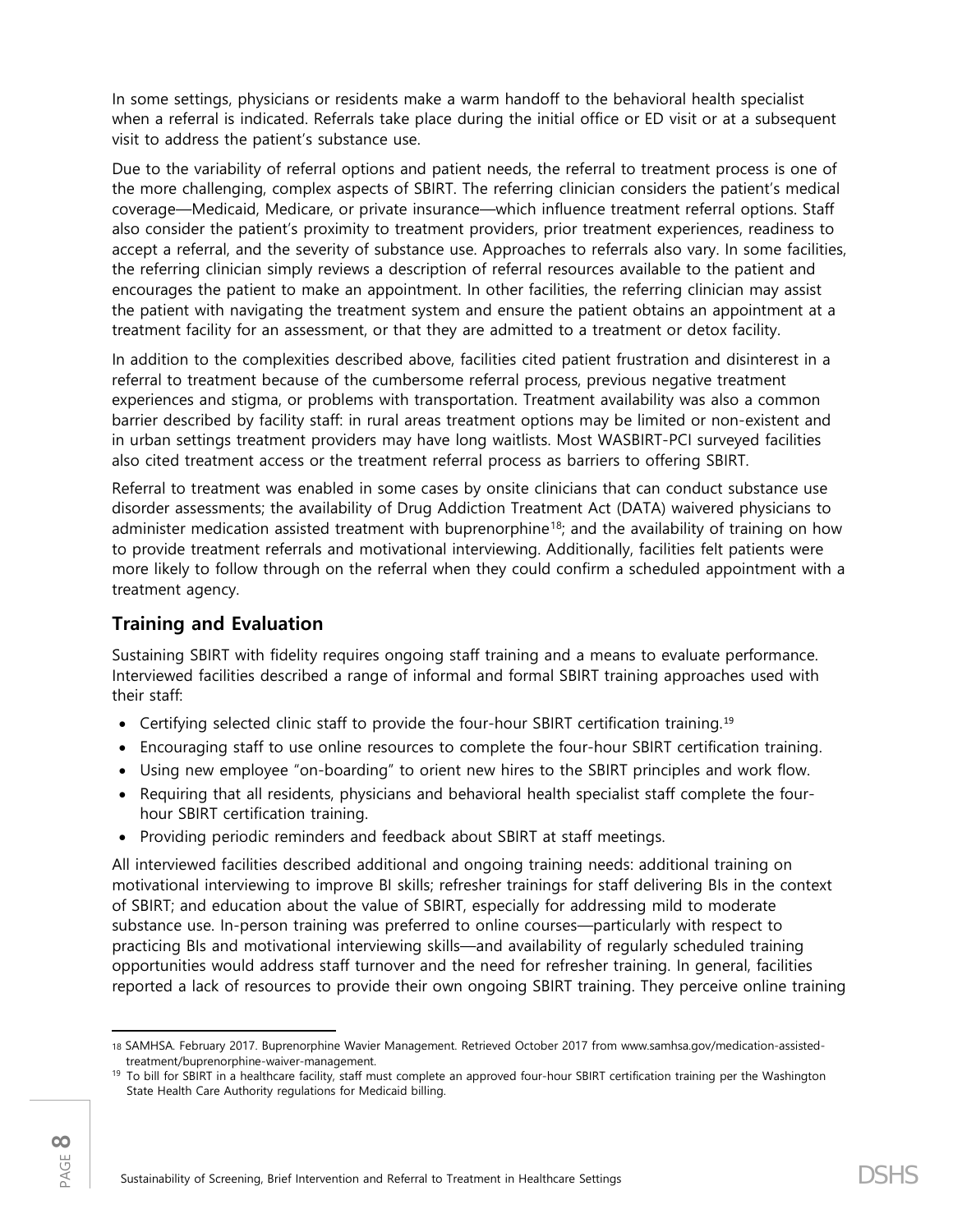as less effective as in person training, and the current reimbursement rates offer no incentive to complete required training.

## **"[W]hile the online training is valuable, I think that...the roleplaying that we did was invaluable…, both in team building and also in practicing motivational interviewing…The in-person training is much more effective."**

— Behavioral Health Specialist, Emergency Department

While receiving grant funding, facilities were routinely provided reports monitoring their SBIRT performance. Most sites acknowledged the importance of receiving these reports for ongoing program monitoring and process improvements. However, most interviewed sites reported a lack of resources to sustain program monitoring since grant funding ended. Only one interviewed site routinely monitors and evaluates SBIRT performance for process improvements and to inform executive leadership of the program's success.

#### **"We haven't developed [performance monitoring] reports yet…but being able to demonstrate over time that the program is successful will be important to sustain [SBIRT] in the organization."**

— Case Management Manager, Emergency Department

### **Funding**

WASBIRT-PCI facilities were provided grant funds to hire behavioral health specialists to perform brief interventions and referrals to treatment. Once grant funding ended, the expectation was SBIRT would be sustained through newly established billing reimbursements. While all interviewed facilities were providing SBIRT services, none of them reported routinely billing for SBIRT and most never billed. Reasons for not billing include the low reimbursement rate, confusion around billing requirements, and the time-cost of completing the four-hour SBIRT certification training. Additionally, the low revenue generated from billing would not justify the administrative costs of implementing SBIRT billing and submitting claims. Of the surveyed facilities, 11 cited challenges with obtaining funding to maintain the program.

#### **"I think SBIRT is a worthwhile and a needed program. Unfortunately it is time consuming and the amount of resources it needs to succeed are not available here in the E[mergency] D[epartment]."**

— Director, Emergency Department

No interviewed facilities acquired additional funds to sustain their SBIRT program after grant funds were exhausted. To sustain SBIRT activities, facilities integrated SBIRT screening into the general scope of practice along with other routine screenings, such as tobacco screening and blood-pressure monitoring. Brief interventions are provided in the context of other billable behavioral health services, such as mental health appointments. In some instances, facilities bill for office visits when brief interventions are provided, however none are using the designated SBIRT billing codes.<sup>[20](#page-8-0)</sup> To help offset some of the costs to deliver SBIRT, three WASBIRT-PCI facilities partner with the University of Washington's Masters of Social Work SBIRT program. Student interns are placed in the facility to assist with brief interventions and referrals to treatment. These students are trained on SBIRT service delivery through a SAMHSA SBIRT training grant.

<span id="page-8-0"></span>l <sup>20</sup> The Healthcare Common Procedure Coding System (HCPCS) codes available in Washington for SBIRT include 99408 for a 15 to 30 brief intervention and 99409 for a brief intervention lasting longer than 30 minutes. They are reimbursed at \$20 and \$40, respectively.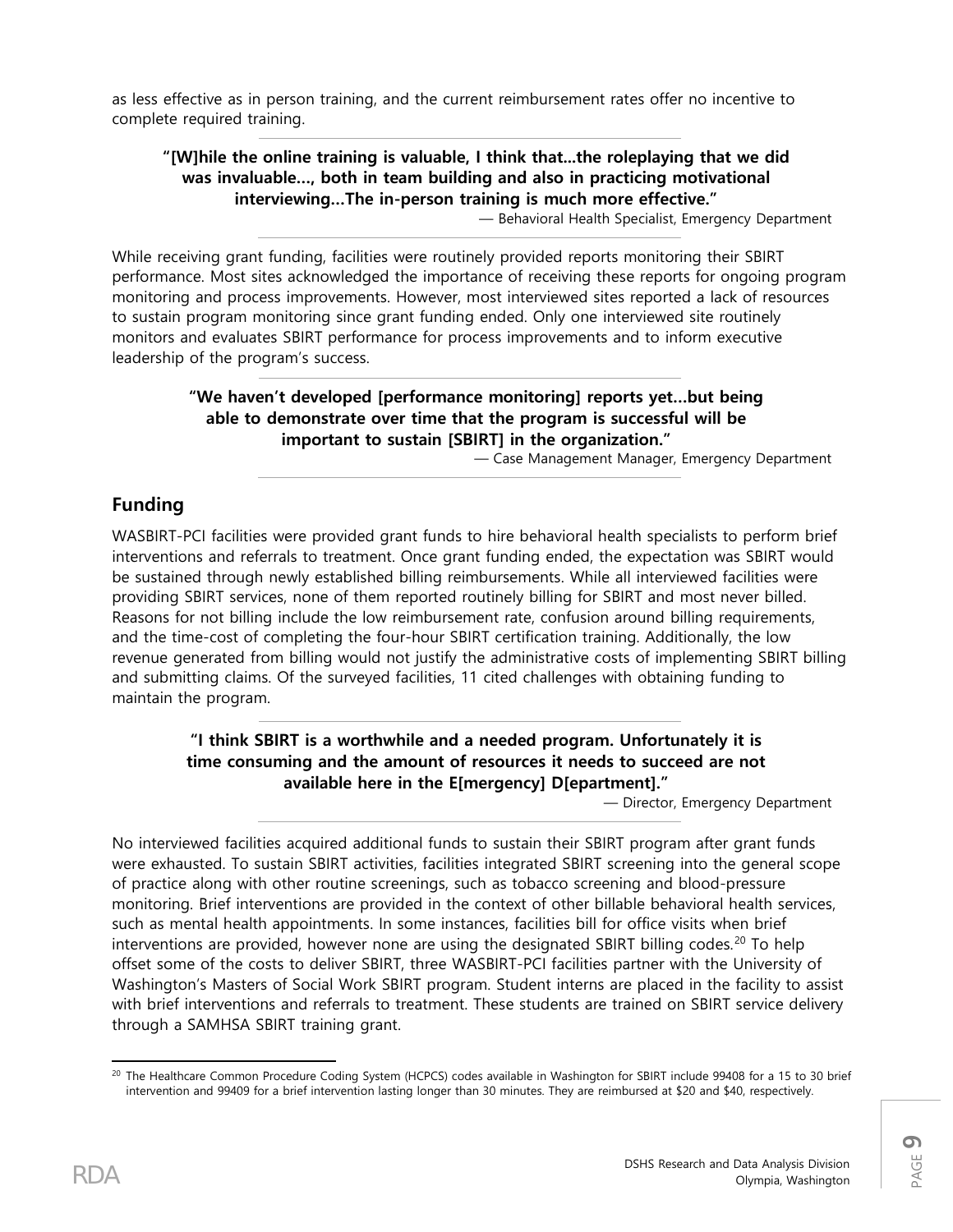Facilities see value in and are dedicated to offering SBIRT. They are, however, interested in learning more about sustainable SBIRT models that include a reliable funding stream through billing or other reimbursement. Ultimately, most clinics expressed concern that without adequate reimbursement SBIRT will be difficult to sustain with fidelity.

### **"If [SBIRT] were reimbursed at a better rate and we could demonstrate the…financial benefit of the extra ten minutes, even if it were just up-coding, or just billing separately, you know, that would go a long way."**

— Behavioral Health Specialist, Family Practice

#### "**This program's been very valuable to meet the need in our community. I feel like we are making a difference."**

— Behavioral Health Specialist, Emergency Department

## **Issues Critical to Sustaining SBIRT**

Facilities were asked to identify factors most critical to SBIRT implementation and sustainability. They noted a number of issues associated with staff attitudes and knowledge about SBIRT, billing and certification policy, staffing and other supports they believe significantly influence SBIRT service delivery and overall sustainability.

**Staff Knowledge and Acceptance of SBIRT.** Respondents noted that new staff often lack sufficient knowledge on SBIRT procedures and existing staff would benefit from continuing education. In addition to skill training, all agree staff buy-in—acceptance of the SBIRT model—is critical to implementing and sustaining the program. Without buy-in, staff is less likely to perform the core components of SBIRT consistently and with fidelity. For instance, a primary care provider who does not appreciate the value of discussing a patient's risky—but not disordered—alcohol use, is less likely to provide a brief intervention when indicated or to hand-off such a patient to a behavioral health specialist.

Some staff are generally unwilling to address patient substance use and tend to minimize the risks associated with mild to moderate substance use. Respondents suggest that these staff can be "won over" to SBIRT after witnessing improvements in patients' health or changes to their substance use over time. Observing the value of SBIRT increases staff buy-in and makes them more willing to adhere to SBIRT procedures, including addressing mild to moderate substance use.

Respondents also stressed the importance of leadership support for SBIRT. Even if facility staff is knowledgeable and appreciate the value of SBIRT, without the accountability imposed by leadership, SBIRT gradually becomes less of a priority and program fidelity degrades. In addition to educating staff about their roles and the effectiveness of SBIRT, facility staff acknowledged the importance of educating executives and managers about the value of SBIRT and to provide them tools to effectively monitor the program.

**"It's critical that we have buy-in from the leadership and the providers and medical staff, and…the recognition that [SBIRT] is a really important part of primary care…And if we have buy-in from leadership, then it's a lot easier for SBIRT to work."**

— Medical Director, Family Practice

**Billing and Certification Policy.** While interviewed facilities are satisfied with their own internal policies and procedures, they noted specific concerns regarding State billing and certification policies and recommended the following solutions: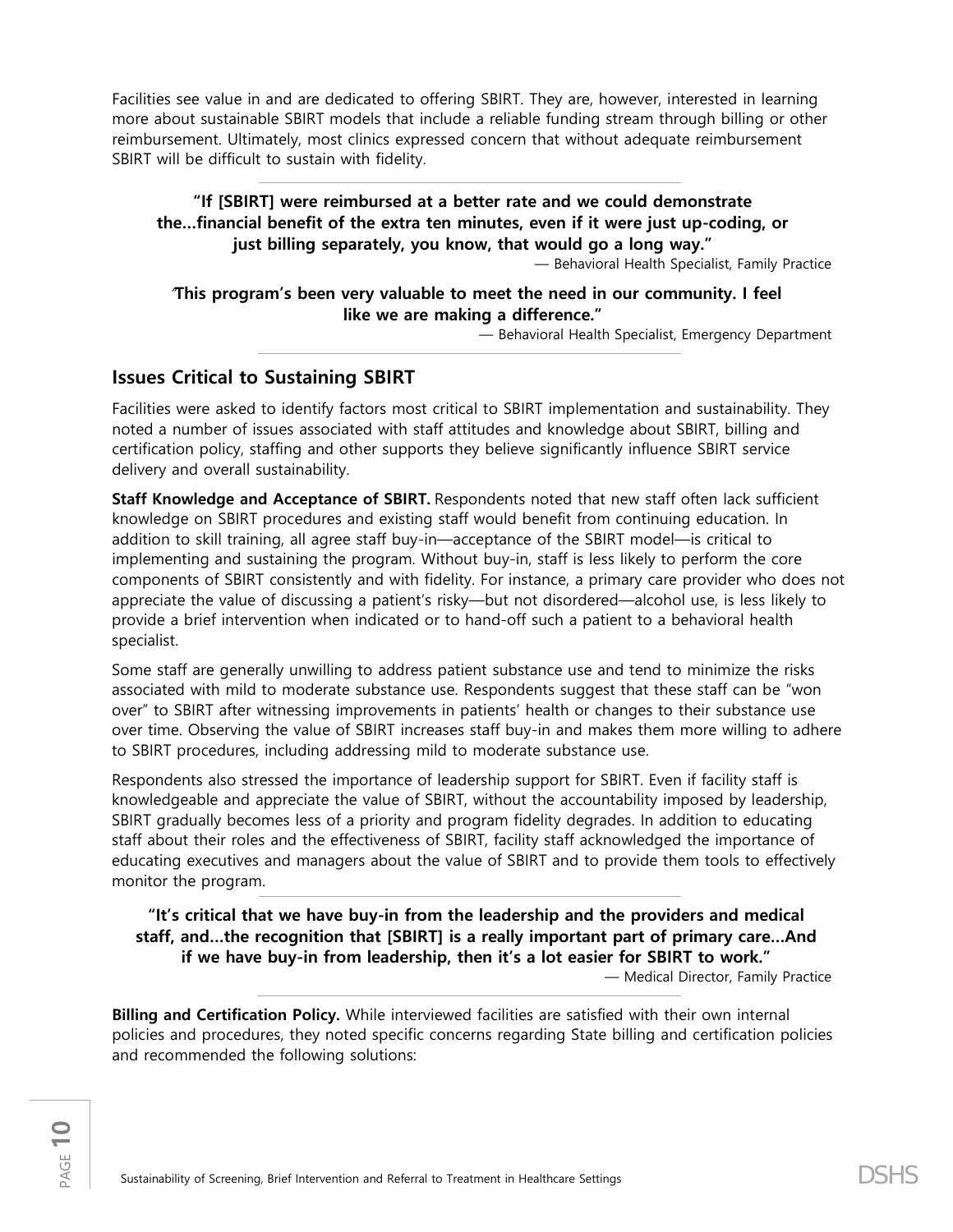- Increase the reimbursement rate for SBIRT brief interventions. The current reimbursement rates (\$20 for 15 to 30 minutes and \$40 for over 30 minutes) for brief interventions are "not worth the effort" of submitting a claim.
- Reduce the training time required to become a certified SBIRT provider. Currently, the state requires four hours of training to become certified. The low reimbursement rate does not justify the time investment, particularly for primary care providers.
- Allow a broader range of providers who can be credentialed to bill SBIRT services. For instance, currently Chemical Dependency Professionals and nurses cannot be certified to bill for an SBIRT brief intervention.
- Change SBIRT billing codes. Currently SBIRT is reimbursed as a fee-for-service claim. Billing protocols and contracts should be revised to support facilities operating under managed care.

**Staffing and Support.** Facility interviewees noted four areas where staffing and other resources influence the quality and sustainability of SBIRT:

- Competing priorities: when short-staffed, SBIRT workflow breaks down as other patient medical needs are given priority.
- Performance monitoring: program fidelity requires staff dedicated to monitoring clinic performance and act as a champion for effective SBIRT implementation.
- Information Technology: electronic health records with an "SBIRT module" improve performance monitoring capabilities and simplify workflow.
- Improved training: training for new staff and continuing education for existing staff establishes roles and expectations, improves SBIRT skills and increases buy-in.

Most respondents noted that without the initial support of the WASBIRT-PCI grant they would not have been able to implement SBIRT. In addition to providing resources to hire necessary staff, the grant also provided initial in-person training and ongoing technical assistance, frequent meetings with State project staff to identify opportunities for process improvement, and regular reports on clinic performance. Of these, routine performance monitoring and associated accountability were commonly cited as keys to sustainability. These implementation resources, however, are no longer routinely available to facilities and financial support for sustaining SBIRT has not been replaced by SBIRT-billing revenue. Although most facilities are still using behavioral health specialists to conduct SBIRT, this staff also address other behavioral health needs of patients. Competing priorities within the clinic make it difficult for any one staff member to fully commit to championing the SBIRT program.

Despite these challenges, more than half (10 facilities) of the original WASBIRT-PCI facilities continue to offer SBIRT services for their adult patients, and some facilities are contemplating expanding services to partner facilities in their organization or to other patient populations, such as youth. Interviewees described their interest in improving their practice by: streamlining the SBIRT workflow, reestablishing routine performance reporting, and advocating for a more sustainable, reimbursable SBIRT model. Of the facilities that no longer offer SBIRT services, common challenges reported were staff turnover, inadequate training, lack of accountability and staff performance, uncertainties about billing and funding. Among the nine facilities that stopped offering some or all core components of SBIRT, the program had an impact on staff. Some facilities that discontinued SBIRT services expressed remorse to have lost a service that was helpful for their patients.

**"The greatest challenge…is just so many competing priorities…and it's a little tricky to meet the requirements for billing, so when you have competing priorities and you have a service that you want to offer, but it's hard to get reimbursed for it, then it's easy for that to get nixed in favor of something that you can more easily get reimbursed for."**

— Clinical Psychologist, Family Practice